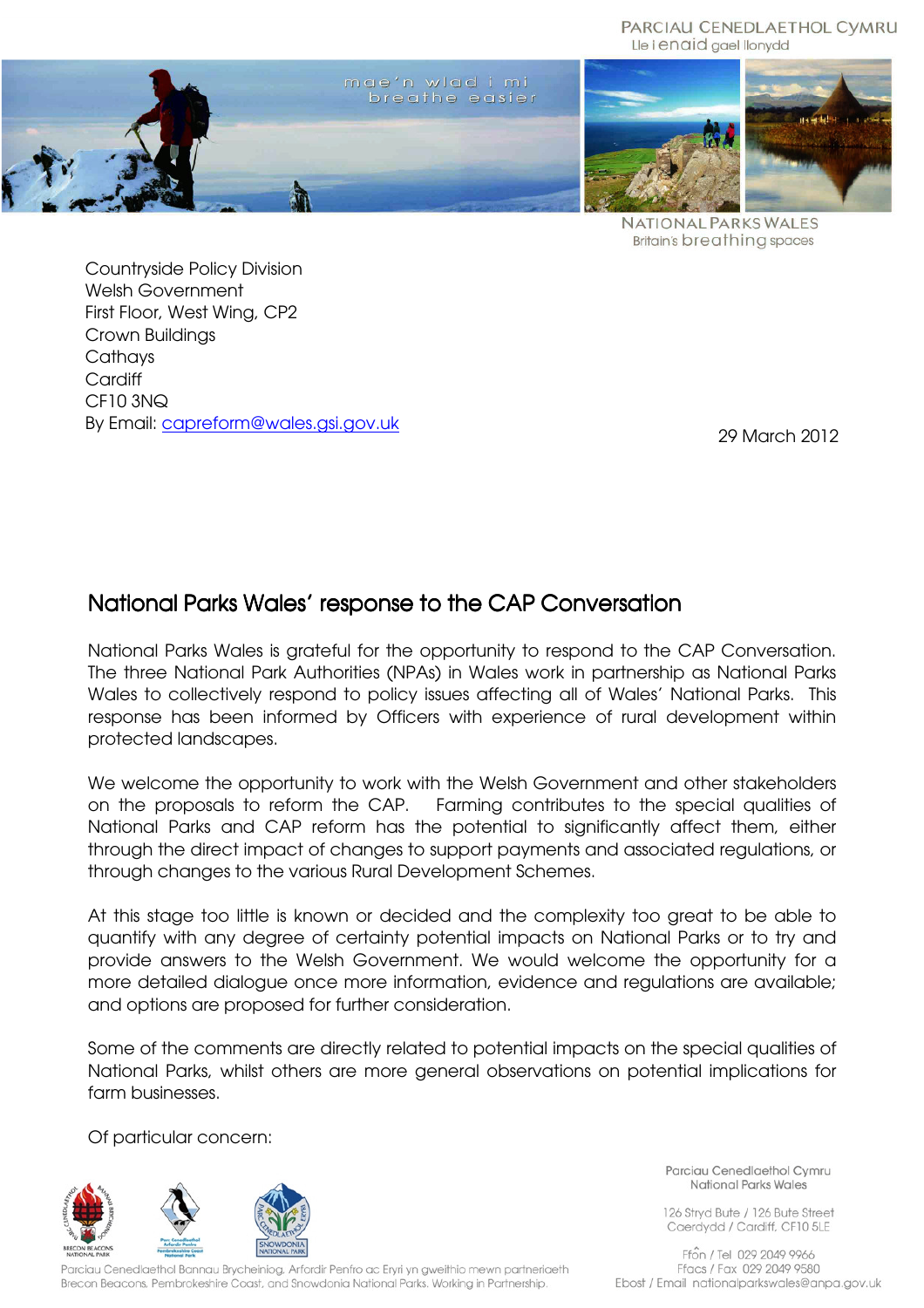- The potential impact on funding for agri-environment schemes with the loss of voluntary modulation; the UK has traditionally received a poor deal from Pillar 2
- The impact of the change from historic to area based payments, in particular:
	- o How might the payment regions and boundaries be set and how might this impact on payment rates for more marginal land, for example commons, uplands and moorland?
	- o The impact on sustainable grazing systems, particularly utilising cattle, on land with significant environmental value
	- o How might entitlements on commons and moorland be allocated
- The relationship between cross-compliance, "greening" and agri-environment measure. We believe that this requires further investigation.
- The proposed greening measures may not deliver significant environmental benefits
- How the proposals for Areas of Natural Constraint and Areas of Special Constraint relate to National Parks. We understand that the Welsh Uplands Forum may be examining this issue and it may be an appropriate time for further involvement from the National Park Authorities.

On a more technical note and less related to National Park purposes but deriving from observations of practices on the ground, we have the following concerns:

- that there may be a risk to both the Welsh Government and to Welsh Farmers from the way that land tenure agreements are used, particularly tenancies and grazing licenses, and how this may determine "land at your disposal" following the Landkreis Bad Durkheim vs Aufsichts-und Dienstleistungsdireckton legal case.
- The lack of clarity as to how entitlements may be secured
- The lack of clarity on likely timescale of consultation process and implementation (will 1st year of scheme be 2014, 2015 or 2016)
- The impact on cross-border farms

## Q1 - What do you think about the Commissions proposed reference year being 2011?

Consideration may need to be given to impact and how regulations may be amended to alleviate the impact on:

- new entrants (particularly those who may be over 40)
- farming businesses going through reasonable farming changes that may change the legal entity of a business (e.g. partnership changes, divorce and inheritance), particularly if the start of a scheme is delayed for one or two years. That may impact on a significant number of farm businesses over a 4 or 5 year period.



Parciau Cenedlaethol Bannau Brycheiniog, Arfordir Penfro ac Eryri yn gweithio mewn partneriaeth Brecon Beacons, Pembrokeshire Coast, and Snowdonia National Parks. Working in Partnership.

Parciau Cenedlaethol Cymru National Parks Wales

126 Stryd Bute / 126 Bute Street Caerdydd / Cardiff, CF10 5LE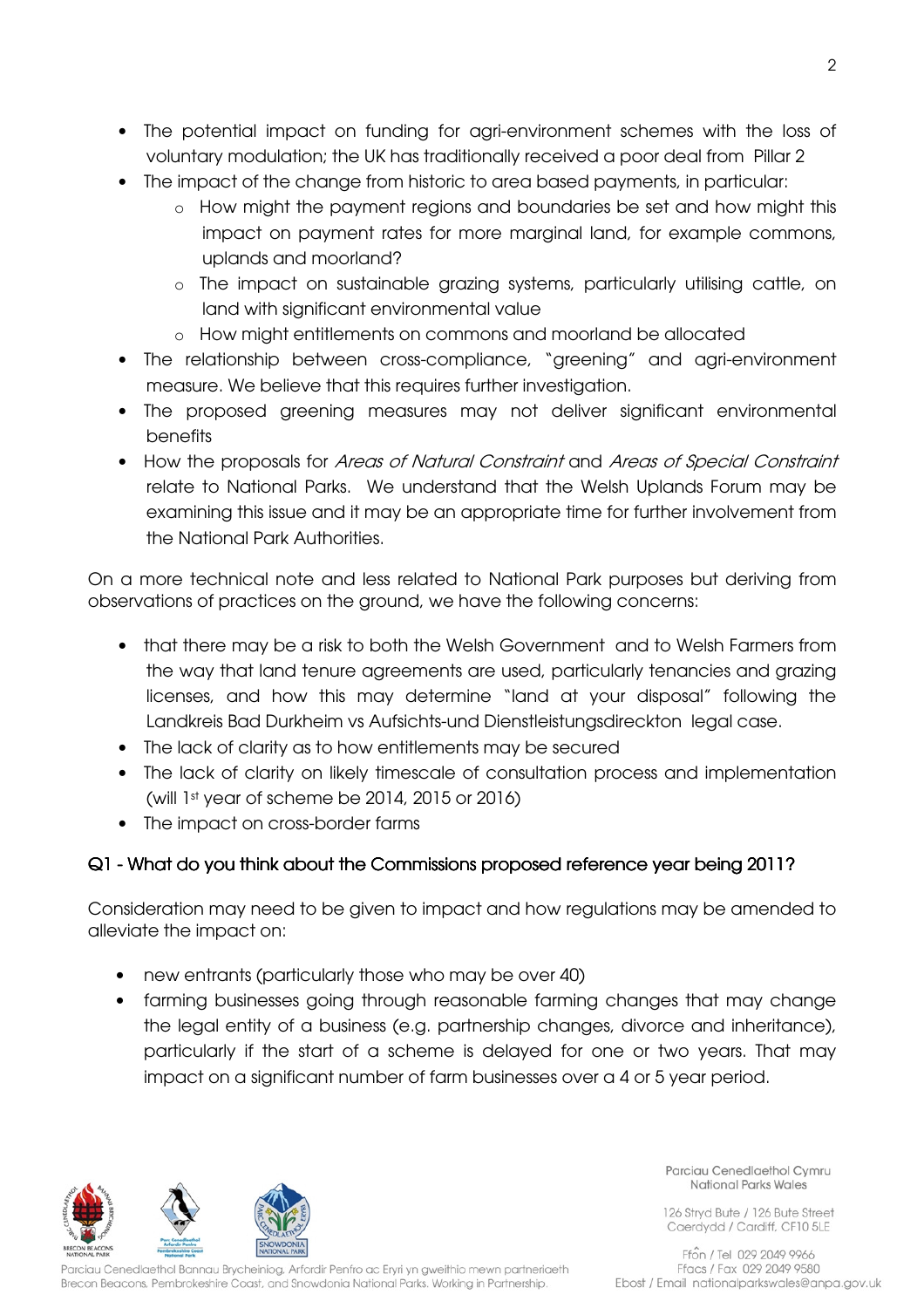## Q2 - What safeguards might be considered to avoid potential "land banking" before 2014?

It would be helpful to have this potential issue defined and its context set within the conversation document in order to ascertain its impact and recommend safeguards.

## Q3 - What are your views on the payment type; would you prefer uniform rates or differentiated payment rates, and can you give your reasons for this?

More research is required by the Welsh Government on the potential impact of moving to different types of payment rate on farming systems within Welsh National Parks, particularly those associated with land with higher environmental value. This might include an evaluation of what types of farm may typically be located within different zones that may be suggested and how their payment rates may change. Lessons may be learnt from the English transfer to area based payments and the model of different payments rates for different regions.

Of particular concern is the potential impact upon cattle systems as these typically received higher rates of support payment. Sustainable grazing systems, that may incorporate larger animals, are vital to maintaining large areas of land with significant environmental value. One of the significant losers in England, with the shift to area payments, were cattle farmers within disadvantaged or severely disadvantaged areas. Depending on how the payment rates are calculated will influence the relative importance of including measures elsewhere to supporting sustainable grazing regimes on land with high environmental quality.

Suggestions have been made by various parties as to the potential to separate "moorland", "commons" or other marginal land as a payment area. If this or something similar is being considered by the Welsh Government then we would welcome dialogue as such areas are associated with a significant proportion of the "Special Qualities" of the Welsh National Parks (particularly within the two upland parks the Brecon Beacons and Snowdonia National Parks).

## Q4 - If a transition period of 7 years is secured what reason(s) would you advance to support differentiated payments that might mean receipts are released later in the 1 December- 30 June payment window than is currently the case?

More research and information is required on impact of adopting differentiated payment rates on farming systems within National Parks to be able to comment further.

#### Q5 - What are your views on the initial 40 per cent area based payment in year one (2014) of transitional arrangement?

As noted in responses to previous questions, more information is required to be able to comment in detail.



Parciau Cenedlaethol Bannau Brycheiniog, Arfordir Penfro ac Eryri yn gweithio mewn partneriaeth Brecon Beacons, Pembrokeshire Coast, and Snowdonia National Parks. Working in Partnership.

Parciau Cenedlaethol Cymru National Parks Wales

126 Stryd Bute / 126 Bute Street Caerdydd / Cardiff, CF10 5LE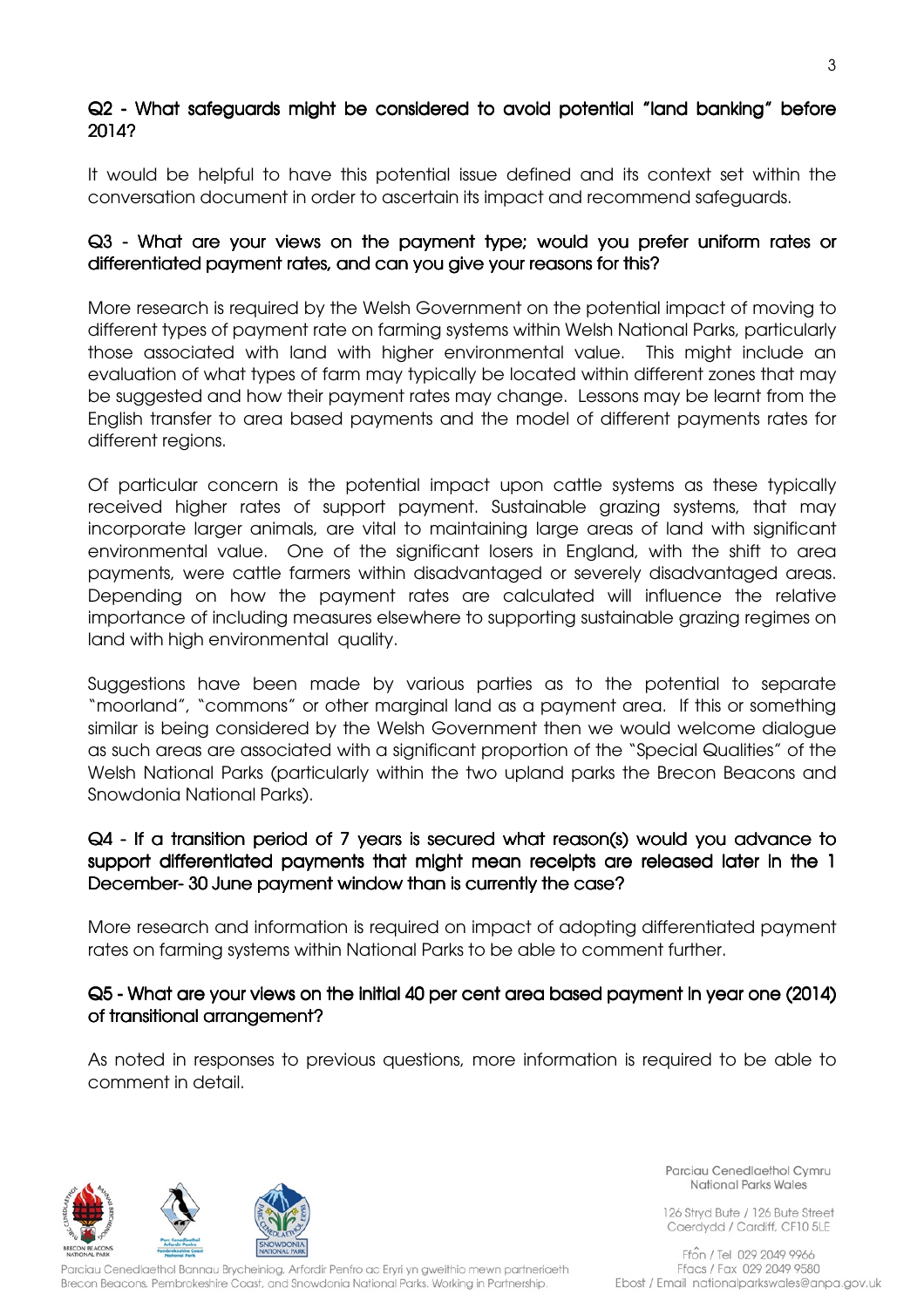## Q6 - What reason(s) would you advance for a lower starting point and what would you propose as an alternative stepped change on the area payment to achieve 100 per cent a in 2019?

As noted in responses to previous questions, more information is required to be able to comment in detail. However, it is worth noting that Welsh farms have already had several years to adapt when compared to their English counter-parts and these reforms may take several more years to implement, in which time they have had significant flexibility on how farms could be managed to remain capable of receiving payment support.

## Q7 - What are your views on the capping proposals. Why would you support or oppose?

Capping may well have unintended consequences that may need to be researched and considered further.

#### Q8 - What are your views on the current greening proposals?

There are significant concerns as to whether the current greening proposals will deliver significant environmental benefits; their impact upon the commercial viability or practicality of farming enterprises and their appropriateness for Welsh farming systems.

Once more regulations and details are known National Parks Wales would welcome an ongoing dialogue.

Examples of concerns include the following:

- crop rotation is this feasible, particularly on upland farms; there can be environmental benefits of growing a small area of cereals in an otherwise pastoral system that this may result in further decline. Arable area payments traditionally had a threshold area below which a farmer did not have to incorporate any land as set-aside, and a similar approach may be appropriate.
- permanent grassland
	- o There may be limited if any environmental value of maintaining many grasslands that are improved but happen to have been more than 5 years as grass, particularly if they have been ploughed and reseeded within that time; the emphasis should be on maintaining grasslands with higher environmental value, such as unimproved meadow and semi-natural grassland.
	- o It is not clear what will be counted as permanent grassland
	- o There may be the unintended consequence of farmers ploughing grassland to prevent them being classified as permanent
	- o In lowland Wales, grasslands have a potentially significant role to play in relation to climate change. Options can be identified through carbon audits and consideration of other management measures. For example, semi-natural grasslands can contribute to carbon sequestration; improved



Parciau Cenedlaethol Bannau Brycheiniog, Arfordir Penfro ac Eryri yn gweithio mewn partneriaeth Brecon Beacons, Pembrokeshire Coast, and Snowdonia National Parks. Working in Partnership.

Parciau Cenedlaethol Cymru National Parks Wales

126 Stryd Bute / 126 Bute Street Caerdydd / Cardiff, CF10 5LE

4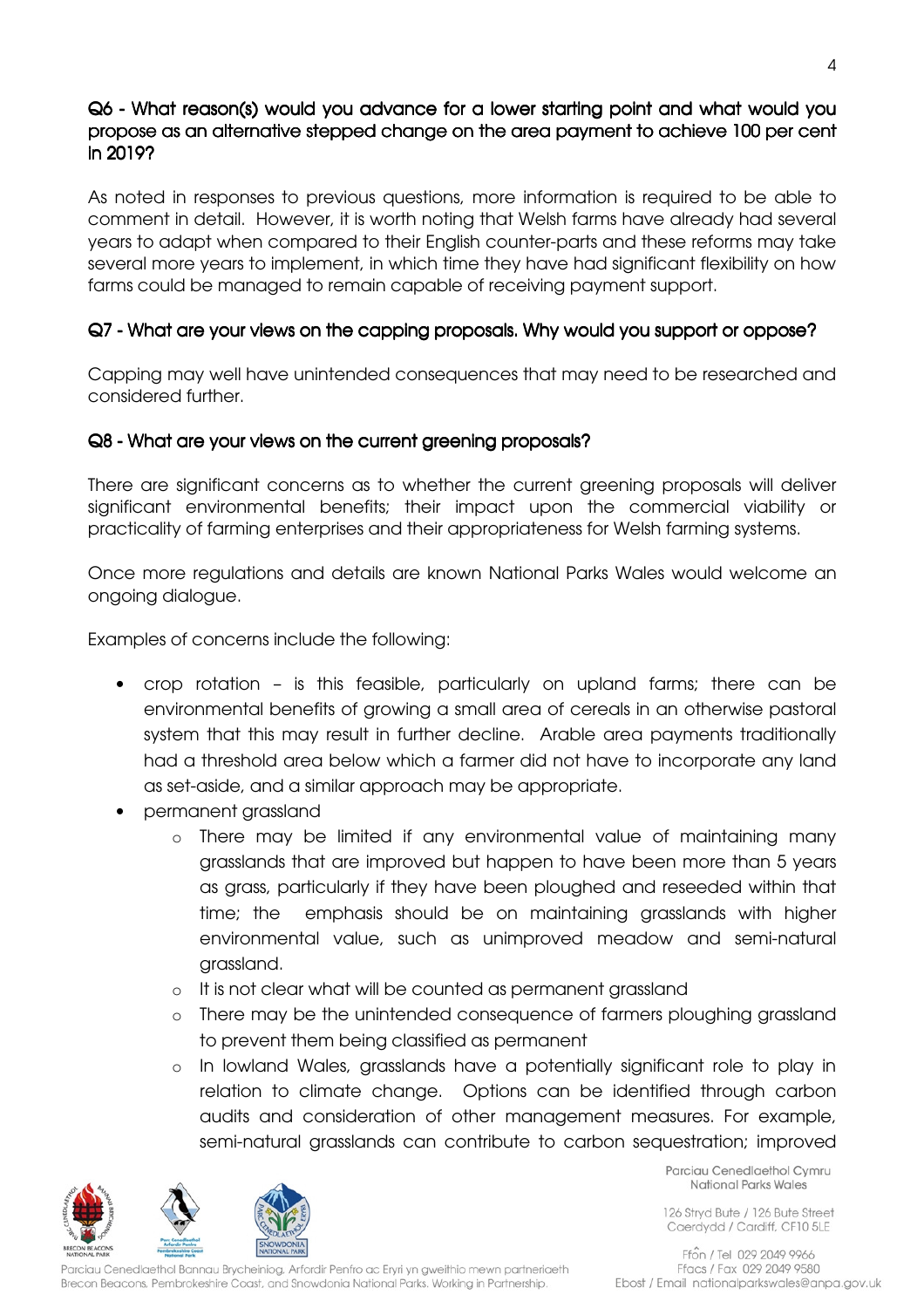grasslands can be managed to reduce Nitrous Oxide emissions associated with the use of artificial fertilizers.

- How will ecological focus areas work in practice? In particular what will be the relationship between cross-compliance and Glastir (both the Targeted and All-Wales elements).
- Other land managed for environmental outcomes should be considered for full or partial exemption in the same way as organic (e.g. land within Glastir, SSSI land subject to a S15 agreement or even land managed in a particular way that delivers environmental benefits but not part of a formal scheme); how will common land be treated?

## Q9 - What flexibility is needed to ensure greening proposals do not affect food production whilst protecting the environment?

Whilst the importance of maintaining food production and also the potential for increasing future capacity is recognised, it should be noted that land management has always been required to deliver a broad range of outcomes other than food production and the Welsh Government should take a balanced approach.

## Q10 - What would you propose as an alternative to the EC's proposals?

There are so many unknowns and the EC proposals are very complex. It is therefore unrealistic for National Parks, with their limited research capacity, to provide alternative proposals. However, we would welcome dialogue once potential alternatives have been formulated.

We suggest that CCW with their experience of designing and then implementing previous agri-environment schemes may be able to provide a key role in considering alternatives that may be able to provide increased public benefit (including environmental) whilst at the same time causing less disruption to commercial farming operations. Agricultural colleges/universities and research institutions may also have a part to play.

## Q11 - What reasons would you suggest to extend priority beyond young farmers?

Other "new entrants" may need to be considered who have started farming since 2011, particularly those who may be currently just below the 40 year age barrier but may be above this once the scheme is implemented. This may be several years into the future. Marginal land may not be farmed in the scheme's 1st year, but there may be environmental benefits in allocating entitlements after the 1st year of the scheme to enable this land to be brought back into a sustainable farming regime.

It should be noted that "new entrants" and "young farmers" are not necessarily the same.



Parciau Cenedlaethol Bannau Brycheiniog, Arfordir Penfro ac Eryri yn gweithio mewn partneriaeth Brecon Beacons, Pembrokeshire Coast, and Snowdonia National Parks. Working in Partnership.

Parciau Cenedlaethol Cymru National Parks Wales

126 Stryd Bute / 126 Bute Street Caerdydd / Cardiff, CF10 5LE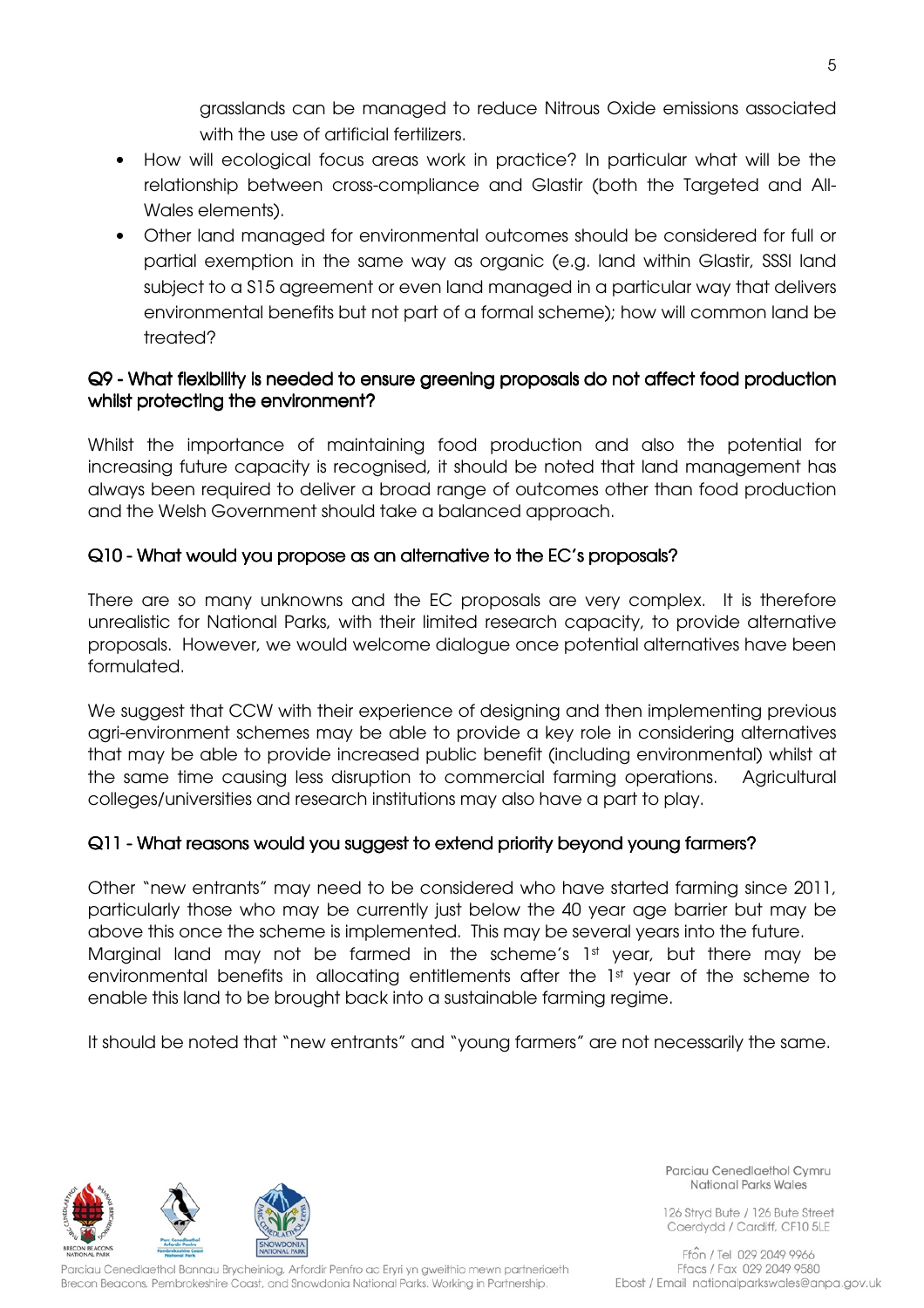#### Q12 - What are your views on the proposals to introduce a Small Farmers Scheme? Are there any additional flexibilities you would wish to see around this proposal?

There are concerns that small holdings could be responsible for environmental degradation and they should therefore be bound by the same cross-compliance regulations as larger farms. However, it is not known how relevant this element may be within a UK and Welsh context.

There appears to be a series of anomalies within the draft proposals that should be set against practical issues associated with implementing agricultural support schemes. On one hand there seems to be support for small farming units (and in this case micro-level or hobby farming scale enterprises), however a disproportionate amount of Welsh Government effort may be spent managing claims from very small holdings, such as pony paddocks.

#### Q13 - What are your views on a National Envelope scheme being used to support the sectors who are losing out in the change to area payments.

The initial view from Welsh Government is that coupled payments may be usefully deployed to support the intensive beef and dairy sectors. However, we suggest that there may be more public and environmental benefit in supporting relatively extensive grazing systems, particularly with large animals, on grasslands that require this to maintain or improve their environmental condition.

#### $Q14$  - If we assume that the funding available to Wales was set at 5 per cent of the Wales financial ceiling, how might this be deployed?

National Envelope should be considered for securing or safeguarding significant public benefit and for which there is no reasonable alternative. This might include ensuring that the most marginal land remains in sustainable agricultural management, for example cattle grazing on marginally productive land.

## Q15 - On what grounds would you support/oppose the ability to move EC funding as has been proposed?

There are concerns that with the loss of voluntary modulation there may not be sufficient budget available to fund the existing level of RDP schemes, particularly agri-environment, and the public benefits that accrue from them. We would welcome a dialogue and an update on the potential implications of CAP reform on the various RDP schemes.

#### Q16 - What do you think is a suitable definition for an active farmer?

We have concerns that the current proposed definition of "active farmer" may have unintended consequences, for example sustainable farming management undertaken by environmental bodies may become ineligible for support.



Parciau Cenedlaethol Bannau Brycheiniog, Arfordir Penfro ac Eryri yn gweithio mewn partneriaeth Brecon Beacons, Pembrokeshire Coast, and Snowdonia National Parks. Working in Partnership.

Parciau Cenedlaethol Cymru National Parks Wales

126 Stryd Bute / 126 Bute Street Caerdydd / Cardiff, CF10 5LE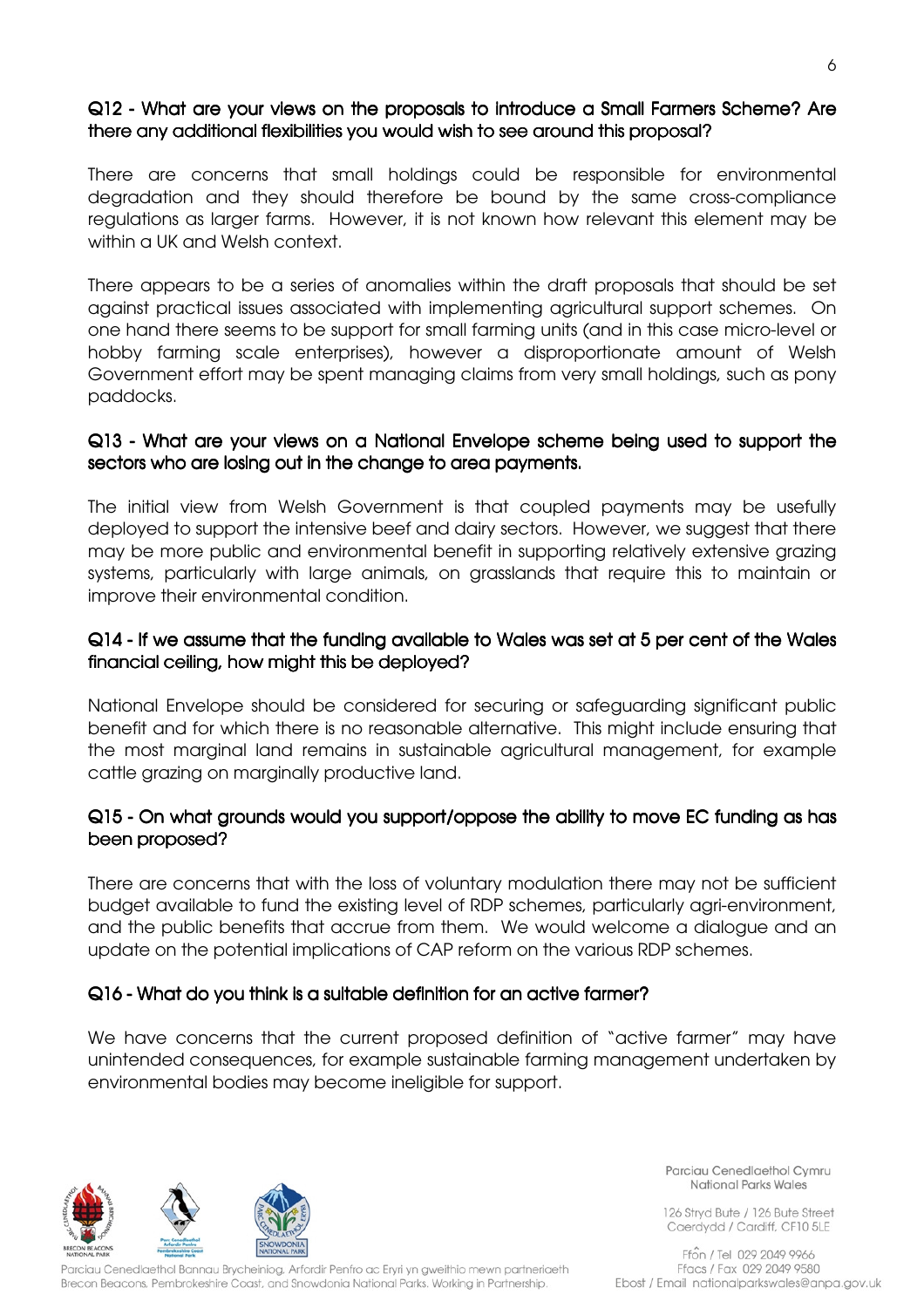## $Q17$  - Would you support a definition that links directly to active production and management of the land?

We would welcome dialogue on alternative proposals that may be suggested by the Welsh Government. There is an argument that linking payments to those who actually undertake production or the management of the land is more likely to result in public benefits (for example retaining the vitality of rural communities, directing payments to younger farmers and workers able to undertake the physical element of the work and linking in to the maintenance of local agricultural production systems).

#### Q18 - What are your views on the proposal for an additional payment to be made under Pillar 1 in areas with Natural Constraints?

We would welcome a dialogue on possible proposals for how payments for areas with Natural Constraints may work as there may be a direct link to National Park purposes. For example by helping to ensure that marginal land, that may have additional environmental value, continues to be farmed and sustainable managed.

#### Q19 - Do the rural development measures in the proposals provide sufficient scope to address Wales priorities as you see them?

The Rural Development Programme is a significant mechanism for the Welsh Government to deliver against National Park purposes. Due to the complexity of the regulations we would welcome a more detailed dialogue on how these reforms could be implemented.

It may be more appropriate to prioritise the maximisation of public benefits that may accrue out of this investment rather than attempting to mitigate the impacts of migrating from a historic to an area based scheme.

#### Q20 - Do you have any suggestions for activities or measures which should be included in a future rural development programme? a future rural development programme?

More detail is required to be able to comment further, however we would welcome a dialogue on how proposals may relate to National Parks.

#### Q21 - Due to the distribution of payments following the change from historic to area based payments are there any mitigating measures we could develop under the successor RDP?

More research and information on how these reforms may impact upon farming and land management systems within National Parks is required (as suggested previously), including on uplands, commons, moorlands and marginally productive land.

#### Q28 - What do we need to do to make the agricultural industry in Wales profitable?

See recommendations of the 2020 report



arciau Cenedlaethol Bannau Brycheiniog, Arfordir Penfro ac Eryri yn gweithio mewn partneriaeth Brecon Beacons, Pembrokeshire Coast, and Snowdonia National Parks. Working in Partnership.

Parciau Cenediaethol Cymru National Parks Wales

126 Stryd Bute / 126 Bute Street Caerdydd / Cardiff, CF10 5LE